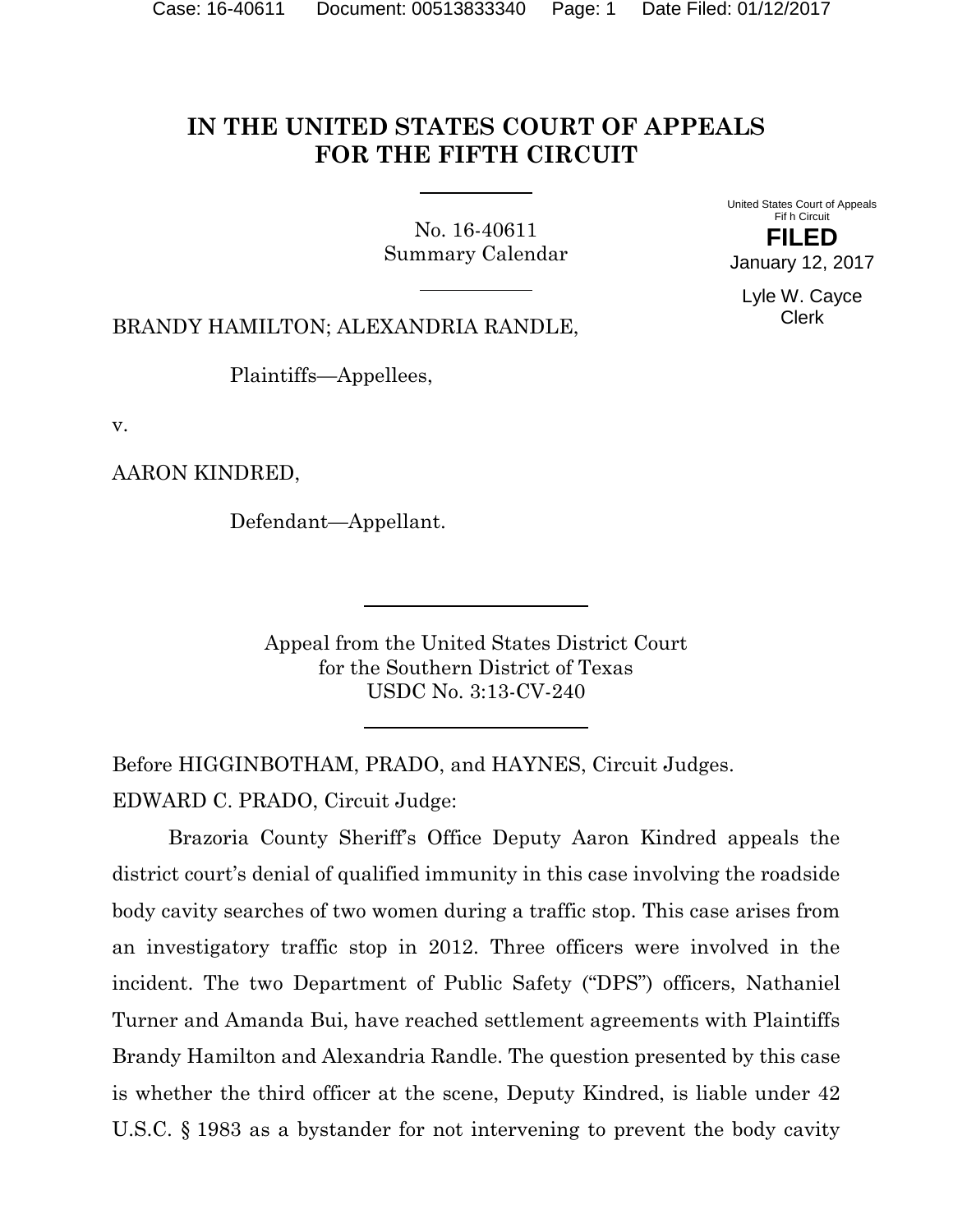searches. Because material issues of fact remain, we do not have appellate jurisdiction over this interlocutory appeal. Accordingly, we DISMISS.

# **I. BACKGROUND**

# **A. Factual Background**

On Memorial Day weekend in 2012, Hamilton and Randle were pulled over by DPS Officer Turner for speeding. Turner smelled marijuana and asked the women to exit the vehicle. Hamilton was wearing a bikini bathing suit, and Randle was similarly dressed. Turner did not allow the women to cover themselves before exiting the vehicle. He used his radio to request help from local law enforcement and a female officer to conduct a search of the women. On the radio, Turner stated that the car smelled like marijuana and that one of the women "had the zipper open on her pants, or Daisy Duke shorts, whatever they are." Turner handcuffed and separated the women before ordering Hamilton to sit in the front passenger seat of his patrol car. He then conducted a search of the vehicle. When Kindred arrived, Turner asked him to identify the drivers of several other cars that had arrived near the scene. When Bui arrived, she parked next to Turner's patrol car. When he had completed the vehicle search, Turner informed Bui and Kindred that he had finished the search but wanted Bui to search the women. Bui asked the men if they had any gloves, and Turner gave her the gloves he had used to search the vehicle.

At that point, Kindred asked Turner, "Do you want me to make this easier and go in the back?" Turner agreed that Kindred should stand behind the car. Kindred stood behind Turner's patrol car and can be seen in that position in the video. Turner told Hamilton: "[Bui] is going to search you, I ain't going to do that . . . cause I ain't getting up close and personal with your women areas." Turner and Kindred stood together behind the car while Bui performed the body cavity search. During the search, Turner told Kindred: "I don't know if she stuck something in her crotch or this one did."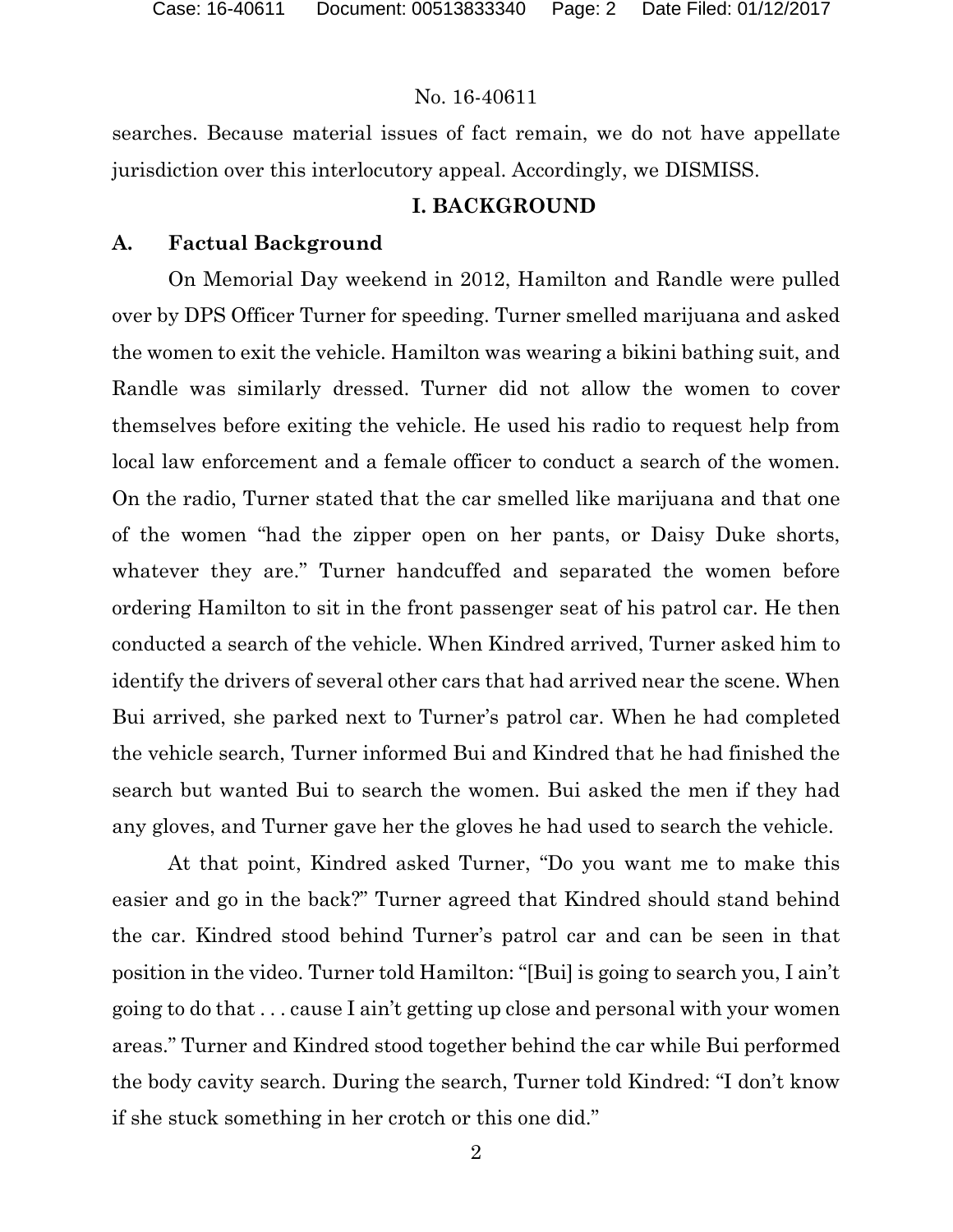After the search, Turner asked Bui if Hamilton had "[n]othing on her," and then requested she search Randle because "she is the one who had the zipper open." Hamilton immediately asked, "Do you know how violated I feel?" and said she felt so embarrassed. Turner replied that if they "hadn't had weed in the car they wouldn't be in this situation." Randle, who had been standing by Hamilton's car, was escorted to Bui's patrol car. Kindred was still standing behind Turner's vehicle. When Bui performed the body cavity search on Randle, Randle began to scream: "That is so fucked up! I am so done!" Hamilton yelled at her a couple times to "calm down" and "be quiet." Randle sounded as if she was crying when she again said, "Man, this is so fucked up!" After the searches were complete, Hamilton stated to Turner that "it was going to the extreme" to have someone "put their fingers up your stuff." In their complaint, Hamilton and Randle describe Bui's actions as "forcibly search[ing] in their vaginas and anus[es] against protest," and explain that the search was "physically and emotionally painful."

#### **B. Procedural Background**

Hamilton and Randle filed their complaint on June 27, 2013, asserting § 1983 claims against the officers involved and their employers. They alleged that the invasive cavity searches violated their Fourth Amendment rights to be free from unreasonable searches and seizures. Kindred moved for summary judgment, arguing that he was entitled to qualified immunity because at the time of the incident, bystander liability was not clearly established in the Fifth Circuit in cases not involving excessive force. The district court denied Kindred's motion for summary judgment on April 28, 2016. The district court found that the Plaintiffs had asserted an excessive force claim and that it was clearly established that bystander liability would apply. Additionally, the district court held that there was a "serious dispute as to material facts" in the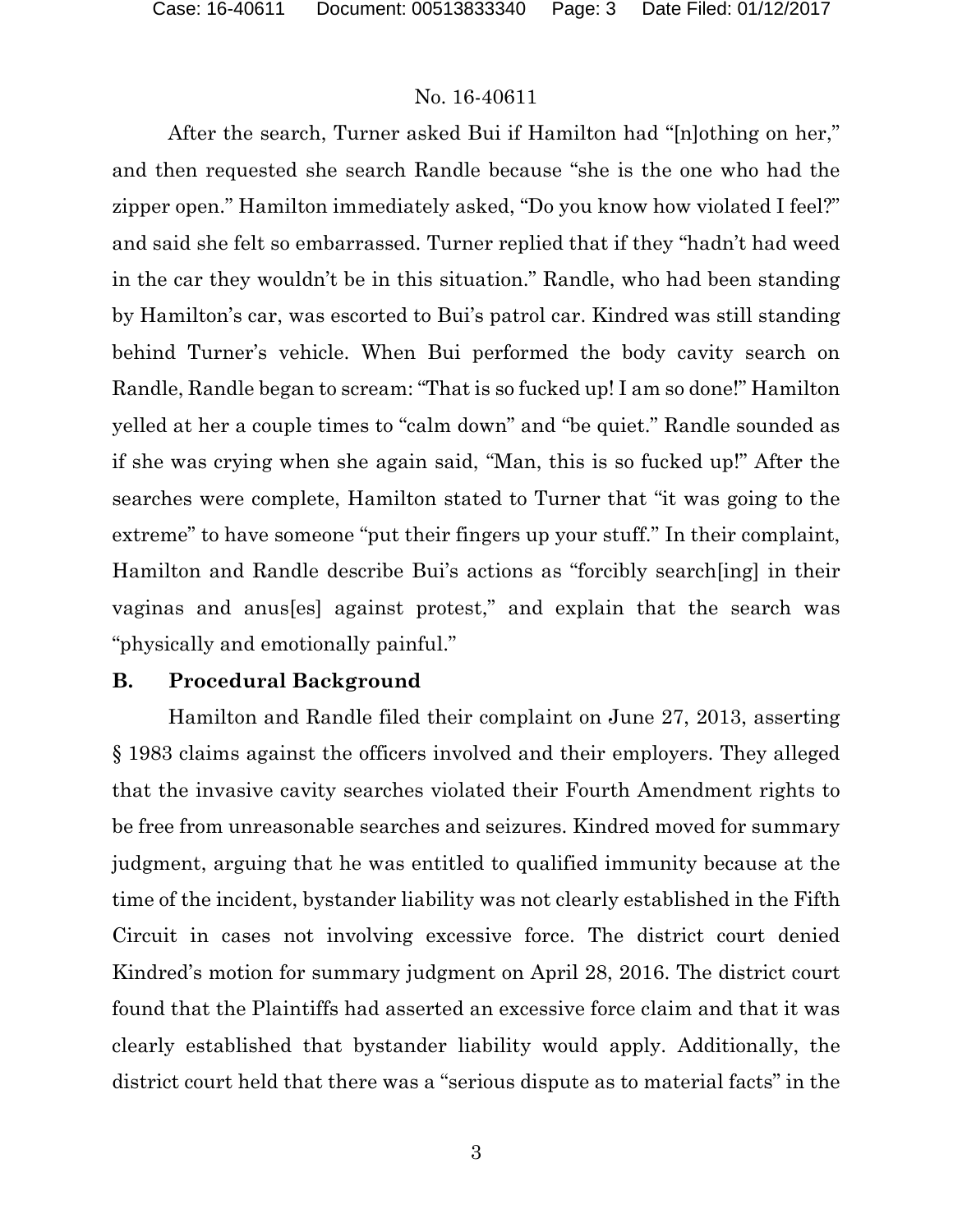case regarding the objective reasonableness of Kindred's actions. Kindred timely appealed.

### **II. DISCUSSION**

We have jurisdiction to review a district court's denial of qualified immunity "only to the extent that the appeal concerns the purely legal question whether the defendants are entitled to qualified immunity on the facts that the district court found sufficiently supported in the summary judgment record." *Kinney v. Weaver*, 367 F.3d 337, 347 (5th Cir. 2004) (en banc). "[W]e lack the power to review the district court's decision that a genuine factual dispute exists" and "instead consider only whether the district court erred in assessing the legal significance of conduct that the district court deemed sufficiently supported." *Id.* at 348. We review the district court's conclusion de novo. *Id.* at 349.

### **A. Excessive Force**

 Kindred first argues that the district court erred in allowing the Plaintiffs to go forward on an excessive force theory of liability. He argues that the Plaintiffs never pleaded excessive force. In qualified immunity cases, plaintiffs must "rest their complaint on more than conclusions alone and plead their case with precision and factual specificity." *Nunez v. Simms*, 341 F.3d 385, 388 (5th Cir. 2003). "To bring a § 1983 excessive force claim under the Fourth Amendment, a plaintiff must first show that she was seized." *Flores v. Palacios*, 381 F.3d 391, 396 (5th Cir. 2004). The plaintiff must then "show that she suffered (1) an injury that (2) resulted directly and only from the use of force that was excessive to the need and that (3) the force used was objectively unreasonable." *Id.* We agree with the district court that Hamilton and Randle alleged facts in their complaint that meet this standard. The pleadings clearly stated that both Hamilton and Randle were seized during the course of the traffic stop when they were handcuffed and placed in patrol cars. They alleged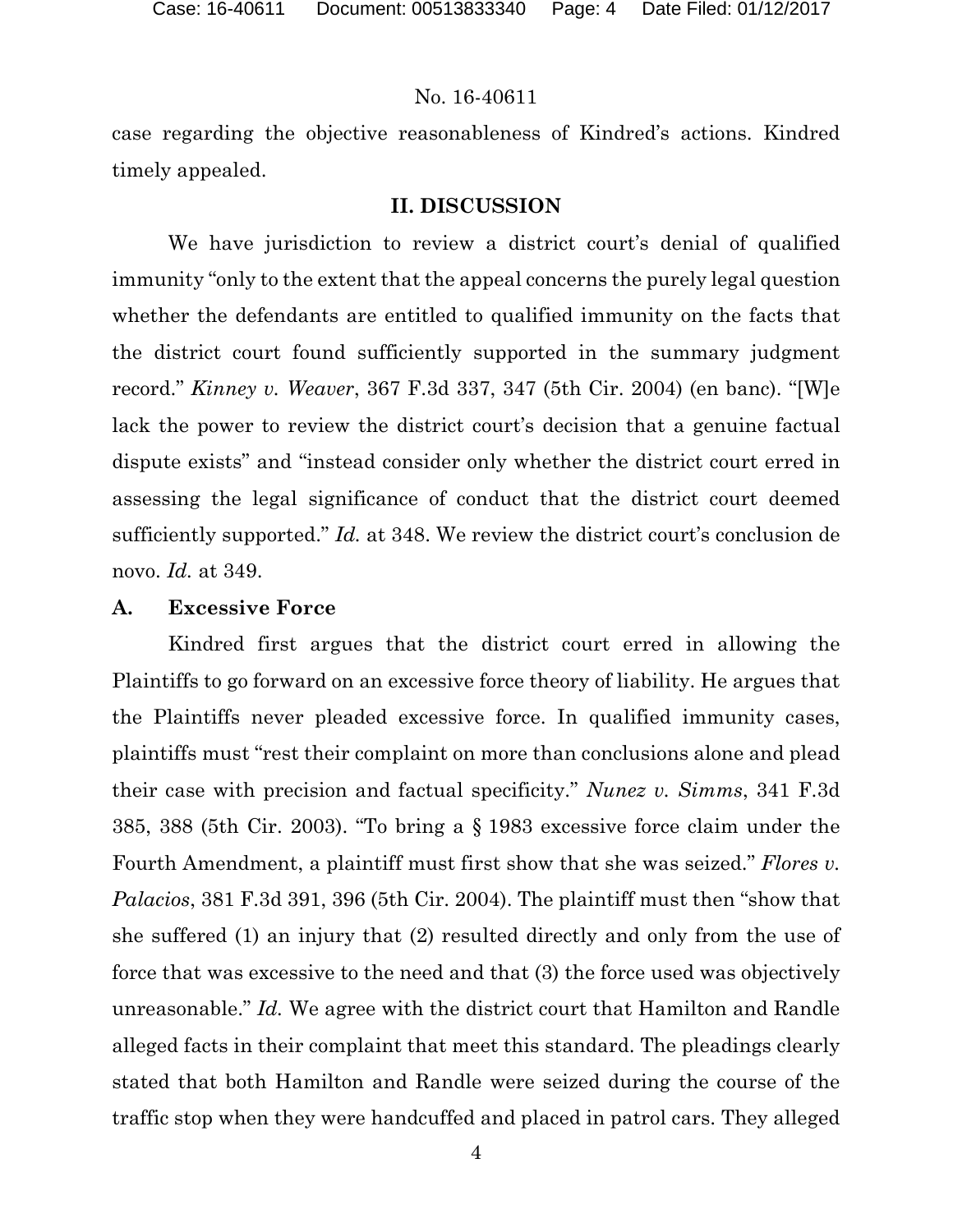that they were detained for over thirty minutes and were subjected to invasive body cavity searches during that time in violation of the Fourth Amendment. The Plaintiffs asserted that there were no warrants or exigent circumstances allowing the searches. Furthermore, the Plaintiffs alleged injuries resulting directly from the cavity searches that took place during the detention.

Additionally, Kindred argues that excessive force does not apply to the facts of this case because "[e]xcessive force is a seizure, not a search." This argument is meritless. The Plaintiffs were clearly seized when they were placed in handcuffs and escorted to the patrol cars. Furthermore, excessive force applies because Hamilton and Randle have alleged that they were subjected to a use of force—the insertion of Bui's fingers into their vaginas and anuses—during the course of an investigatory stop. The Supreme Court has recognized that excessive force is unconstitutional during such a seizure. *Graham v. Connor*, 490 U.S. 386, 388 (1989) (holding that the Fourth Amendment protects against the use of excessive force during an "arrest, investigatory stop, or other 'seizure' of [the] person"). Likewise, "Fifth Circuit precedent [has] plainly established [that] . . . [a] strip or body cavity search raises serious Fourth Amendment concerns." *Roe v. Tex. Dep't of Protective & Regulatory Servs.*, 299 F.3d 395, 409 (5th Cir. 2002). *See also Martin*, No. SA-05-CA-0020, 2006 WL 2062283, at \*5 (W.D. Tex. 2006) (cataloguing case law and finding no reasonable officer would have found a roadside body cavity search reasonable even if they "reasonably suspected that Plaintiff was concealing contraband in a body cavity" if "there were no exigent circumstances requiring the search to be conducted on the public roadside rather than at a medical facility"). Plaintiffs have alleged facts showing they were subjected to an unreasonable use of force excessive to its need. Therefore, the district court did not err in determining that excessive force was a viable theory in this case.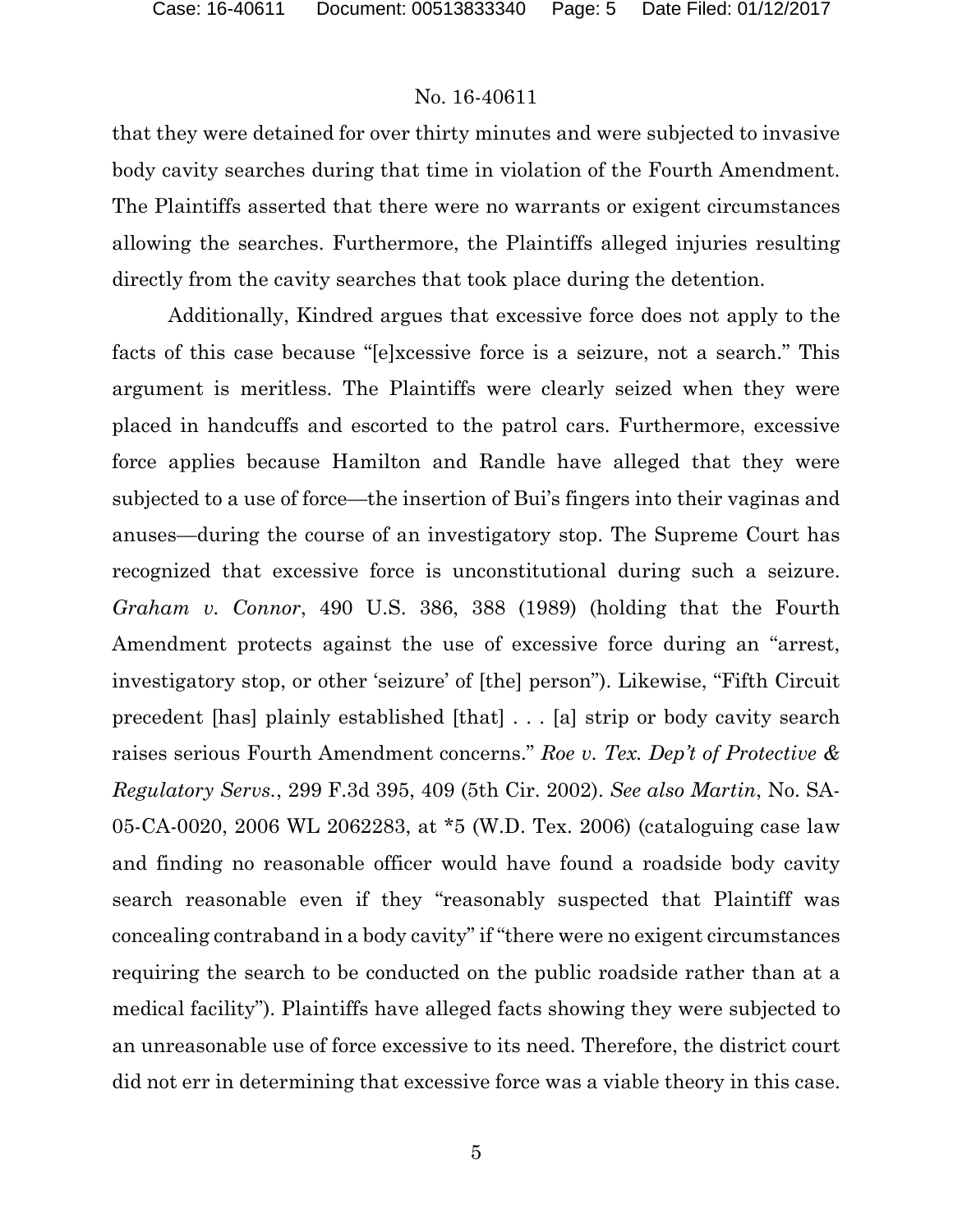Finally, Kindred contends that even if excessive force applies, the Plaintiffs abandoned it as a theory of liability. In support, Kindred points to statements the Plaintiffs made that suggest they were not asserting an excessive force claim. In particular, in their response to Kindred's motion for summary judgment, the Plaintiffs stated that "excessive force' is not an element of 'bystander liability' but a cause of action, and the Defendants cannot choose which causes of action for Plaintiffs to plead in a suit against Defendant." Additionally, when the Plaintiffs submitted proposed jury instructions, those instructions explicitly stated that "excessive force does not apply in this case."

Judge Hanks held a lengthy hearing on this issue on February 9, 2016. At that time, "counsel for Hamilton and Randle unequivocally stated that they [had] not abandoned their bystander liability claim under an excessive force theory." Kindred argued that the Plaintiffs' vague arguments "show an obvious intent to remove excessive force from this case," but he was unable to point to an exact document in the record evidencing waiver. After reviewing the pleadings and motions and hearing argument from the parties, the district court noted that the pleadings exhibited a lengthy and "rather confusing debate . . . as to whether excessive force is an essential element of a bystander liability claim or a separate cause of action, whether bystander liability can be based on theories other than excessive force, and whether Hamilton and Randle have a claim for 'direct' liability." But the district court concluded that the excessive force claim had not been waived.

After reviewing the record, we agree with the district court's determination. While the Plaintiffs never used the words "excessive force" in their complaint and were less than clear during the proceedings about exactly which theories they were advancing, the district court did not err in finding that excessive force had not been waived. Throughout the case, Plaintiffs have